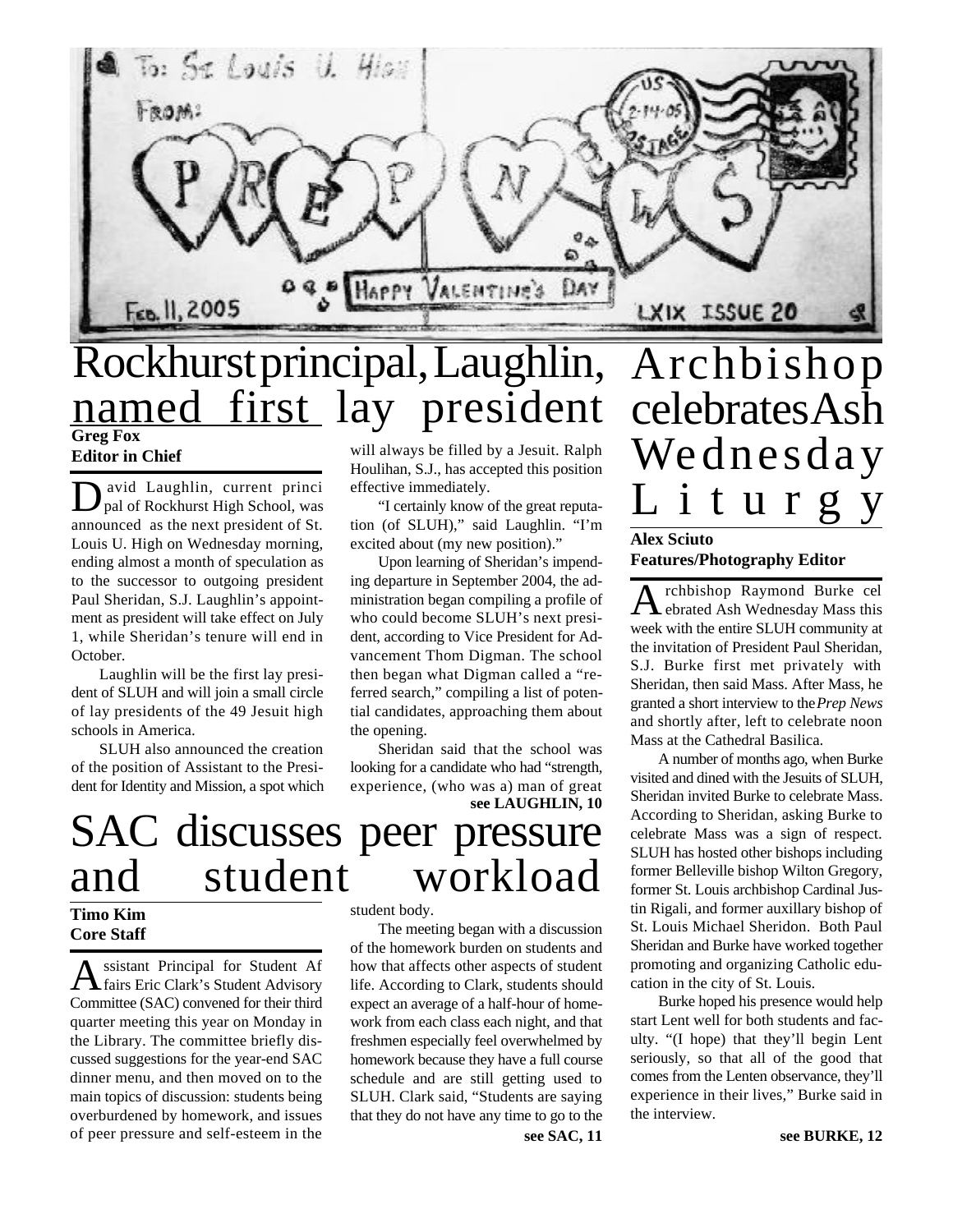## 2 **News** February 11, 2005 Student parking lot to lose over 100 spaces

### **Andrew Schroeder Reporter**

As Vision 2000 continues to re-shape<br>the St. Louis U. High campus, some s Vision 2000 continues to re-shape major changes in the parking situation at SLUH are scheduled to take place in the near future. These changes will begin with the demolition of the large warehouse flanking the west side of the Berthold parking lot, which is scheduled to be finished by Feb. 28.

Grading and excavation of the site will begin March 1. This excavation will eventually cut into the Berthold parking lot.

According to Facilities Manager Patrick Zarrick, "The excavators have agreed to leave the student lot intact until Monday, March 14, right after Cashbah weekend."

Cashbah presents a parking predicament because of the visitors and volun-

# Class of 2009 admits 275 Chess loses to

**Kyle Kloster Core Staff**

U.S. Postal Service agents distributed<br>letters last Saturday to 275 eighth-.S. Postal Service agents distributed grade boys in the St. Louis area that announced their admission to St. Louis U. High as the class of 2009. SLUH's admissions committee picked the 275 students out of a pool of 368 applicants, the largest group in several years. Initially, 408 boys looked at SLUH, but the number dropped to 368 after admissions committee members advised 40 not to apply.

Two-hundred and fifty of the new class are Catholic, and the other twenty five are Christians, although one Hindu and one Buddhist applied.

The class of 2009 also contains 19 Illinoisians, 255 St. Louis or St. Charles residents, and one student who marked "other."

Of the 61 minority applicants, the committee admitted 30 total minorities, including 18 African-American, three teers at SLUH working to set up for the dinner auction. Therefore the Berthold lot will remain intact until after Cashbah.

When the crews do begin the excavation of the Berthold lot, Zarrick anticipates losing between 100 and 150 spaces on the west end of the lot, and as a result, some changes will occur in the configuration of each class's parking privileges.

The current senior lot will be expanded and marked off so that the "220 registered seniors will have an area marked on the current Berthold lot that will allow them the appropriate number of spaces to park on a daily basis," according to Zarrick. The marked off area will be just slightly larger than the current area reserved for senior parking, and seniors will receive blue tags to hang from their mirrors to show that they are allowed to park there.

The sophomores, who will receive the "business" end of the situation, will have to park on the south Science Center

Asian, and three Hispanic students.

Head of Admissions Craig Hannick noted that nearly one third of this year's applicants had a "legacy," a father or brother who graduated from SLUH, a large number compared to other years. Despite having a SLUH connection, only 118 of the 140 "legacy" applicants got into SLUH.

The large number of applicants resulted in a class with better test scores than most years. Hannick said, "The incoming class is stronger than average because we chose more selectively because of the huge number of applicants."

Increased application forced the committee members to take students with higher test scores in cases where students who gave great interviews and appeared right for SLUH were competing for a spot, according to Hannick.

"The interview," Hannick explained, "played an important role ... good interviews made our job harder." He added, "We knew cutting 100 students would lose some really neat kids. Twenty or thirty more could've got in."

**see 2K9, 3**

parking lot located at the southwest corner of Berthold and East Ave. SLUH has received permission from the Science Center to use this lot and has asked the Science Center to leave the gates open between 6 a.m. and 8 a.m., while students are arriving, to avoid the need for tags and keycards for lot entry. This lot can accommodate about 130 cars, and the sophomores will be expected to begin parking there within the next two weeks.

Although the spaces on the Berthold lot are not being destroyed until mid-March, the sophomores are being asked to park on the south Science Center lot to accommodate the moms helping with Cashbah. The Cashbah volunteers will be coming and going for the next month and will often have packages that need to be brought into school, so they will be given the priority of parking on the Berthold lot. In addition to the parking spaces on the Berthold lot, the Science Center has given

Chess loses to Belleville W e s t

### **Matt Angeli Reporter**

Let Wednesday, the Rookbills went<br>to Belleville West in hopes of ending ast Wednesday, the Rookbills went their season on a good move. Unfortunately, their hopes were dashed by a dropped queen, a weak defense, and their slightly better opponents.

Senior club president Brian Nienhaus fell apart when his opponent attacked right at the most inopportune time for Nienhaus' developing defense. Nienhaus tried countering the attack but was unable to do so as his pieces ran out of escape routes.

Junior Ben Geisman also lost, ending his five game winning streak, as he fell behind a pawn. Almost all unenlightened chess players regard pawns as worthless;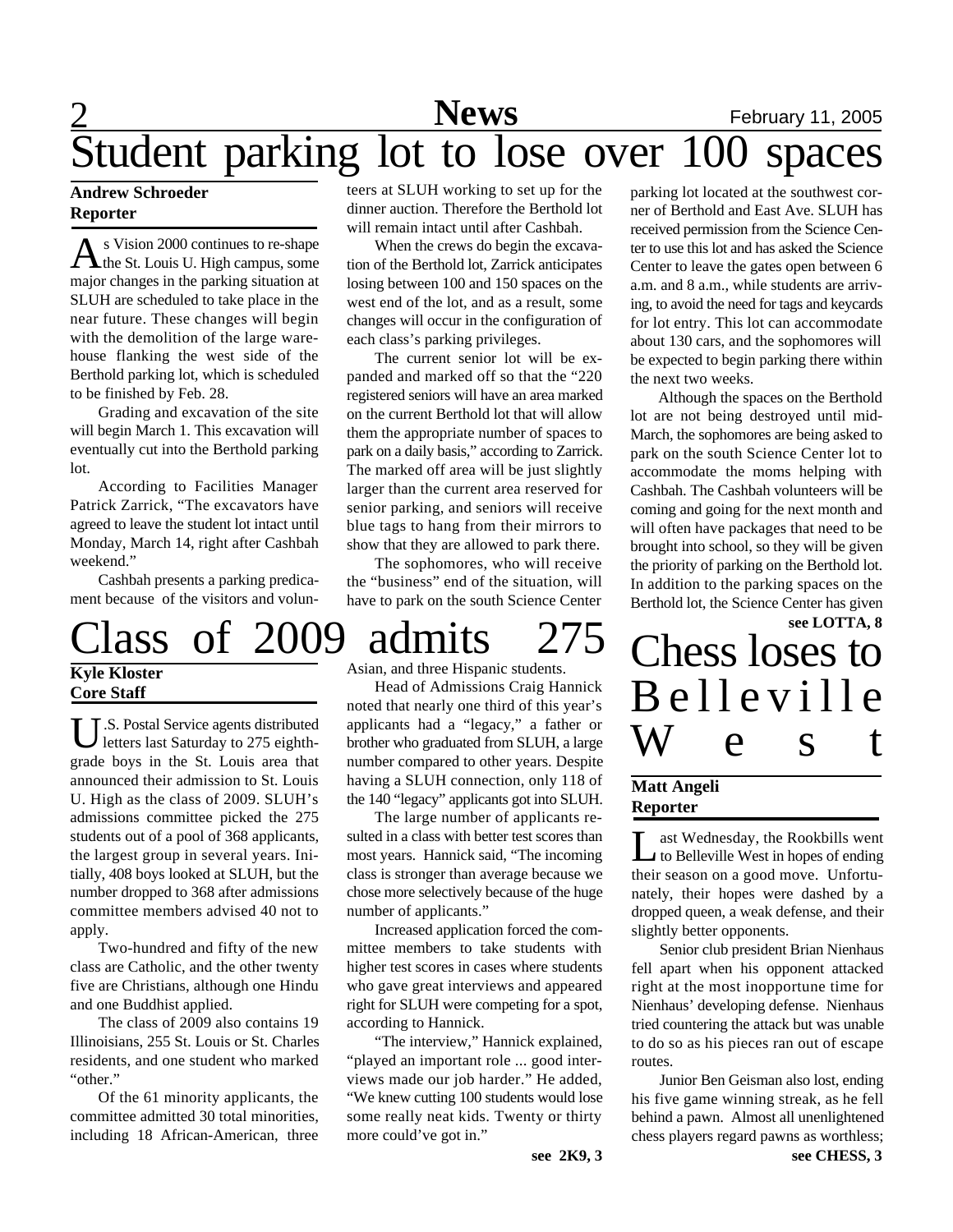## **February 11, 2005 Opinion** 3 LETTERS TO THE EDITOR

### Malecek addresses students refusing Eucharist at Wednesday's Mass

To the Editors:

I am writing this letter to address the Ash Wednesday Mass. At Communion, some may have noticed the unusually large group of students who did not receive Communion. There is no way all those sitting had committed mortal sins, at least I hope. So why then did so many refuse to receive Communion? The simple answer: Archbishop Raymond Burke.

 In speaking with a number of the students about why they refused to receive communion, the common response was because of Archbishop Burke's presiding over the ceremony. Most were protesting Burke's treatment of St. Stanislaus, his response to homosexuality, or both. I do not oppose people's opinions and convictions. They are necessary to make everyday decisions. I certainly do not agree with some of Archbishop Burke's actions, but refusing the Eucharist is not the right way to protest them.

 Some said they refused communion because Archbishop Burke had consecrated the bread and wine, and they did not agree with his policies. However, the concept of *ex opere operato* states that the grace of a sacrament is conferred by Christ, not a

## Ross thanks basketball fans CHESS

SLUH basketball fans,

I wanted to to personally thank you for supporting the basketball team this season. You are truly the best fans in the MCC this season. Let's sweep the Spartans.

John Ross

### 2K9

#### (from 2)

As members of the admissions committee, Schenkenberg and Hannick, along with Mark Michalski, Mary Michalski, Paul Sheridan, H. Eric Clark, Art Zinselmeyer, Tim Curdt, and Spencer McCall, go through "a very thorough, arduous process." The process begins after Christmas break and involves examining each applicant's standardized test scores and report cards from the sixth, seventh, and eighth grades as well as a personal interview with the applicant, according to Hannick. The committee also considered students' extracurricular activities and recommendations from grade school principals.

"In the interviews we'd look for what (the students) bring to SLUH, what they desire to be," Schenkenberg explained about the process of interviews. "The interviews are a delight because the boys are always well-rounded and interesting and enthusiastic."

Of the class of 2009 Schenkenberg concluded, "(The group) looks like a very strong class, a very talented group."

priest, so regardless of the priest, the sacrament always brings the grace of Christ. So it doesn't matter that Archbishop Burke consecrated the body and blood instead of another priest. The result is exactly the same.

 Another reason for refusing the communion was to publicly protest his actions. I highly doubt that Burke noticed the scattered students refusing communion, and even if he did, he had no reason to believe they were refusing the Eucharist in disapproval. If someone is willing to refuse the Eucharist to protest, then shouldn't he or she be willing to write a letter or start a petition, an act that will tell Burke specifically what they are doing? But most of the people I spoke with said they never considered it.

 In no way am I trying to say people shouldn't act for what they believe in, but refusing Communion was not an appropriate way of doing it. In order to protest, you refused the Body and Blood of Jesus Christ. Which is more important?

Tim Malecek '06

#### (from 2)

however, true chess players value their pawns almost as much as their regular pieces. Often it is a promoted pawn that wins the game.

Junior Matt Angeli played a superb game, countering his opponent's offensive moves and keeping the number of pieces taken equal. With a comfortable time lead of 7 minutes to 3 minutes and a feeling of victory, Angeli dropped his queen to his opponent's queen. Angeli next had to decide between dropping his rook or being checkmated. His raging emotions prodded him to move quickly, saving the rook but losing by a bishop-queen checkmate. Angeli was unavailable for comment as he kept rolling a stone up a small hill, watching it fall, and pushing it up again.

Senior Isaac Dripps came through with the only victory for SLUH as he used his queen to trap his opponent's pieces behind three pawns.

Senior Luke Dang also lost as his opponent swiped several pieces from him and quickly choked him to a figurative death.

Losing 25-5 wasn't what the Rookbills had in mind, but the match didn't count as the team had already secured a playoff berth. Their first round playoff is next Wednesday, at either SLUH or Metro High School at 4 o'clock. Confirmation will be forthcoming on the Rookbills second playoff appearance in two years. SLUH was defeated by Metro in the first match of this season, and last year SLUH was swept out of the playoffs by Metro. However, the Rookbills are stategically planning their offensive in hopes of not only earning playoff victory, but also revenge.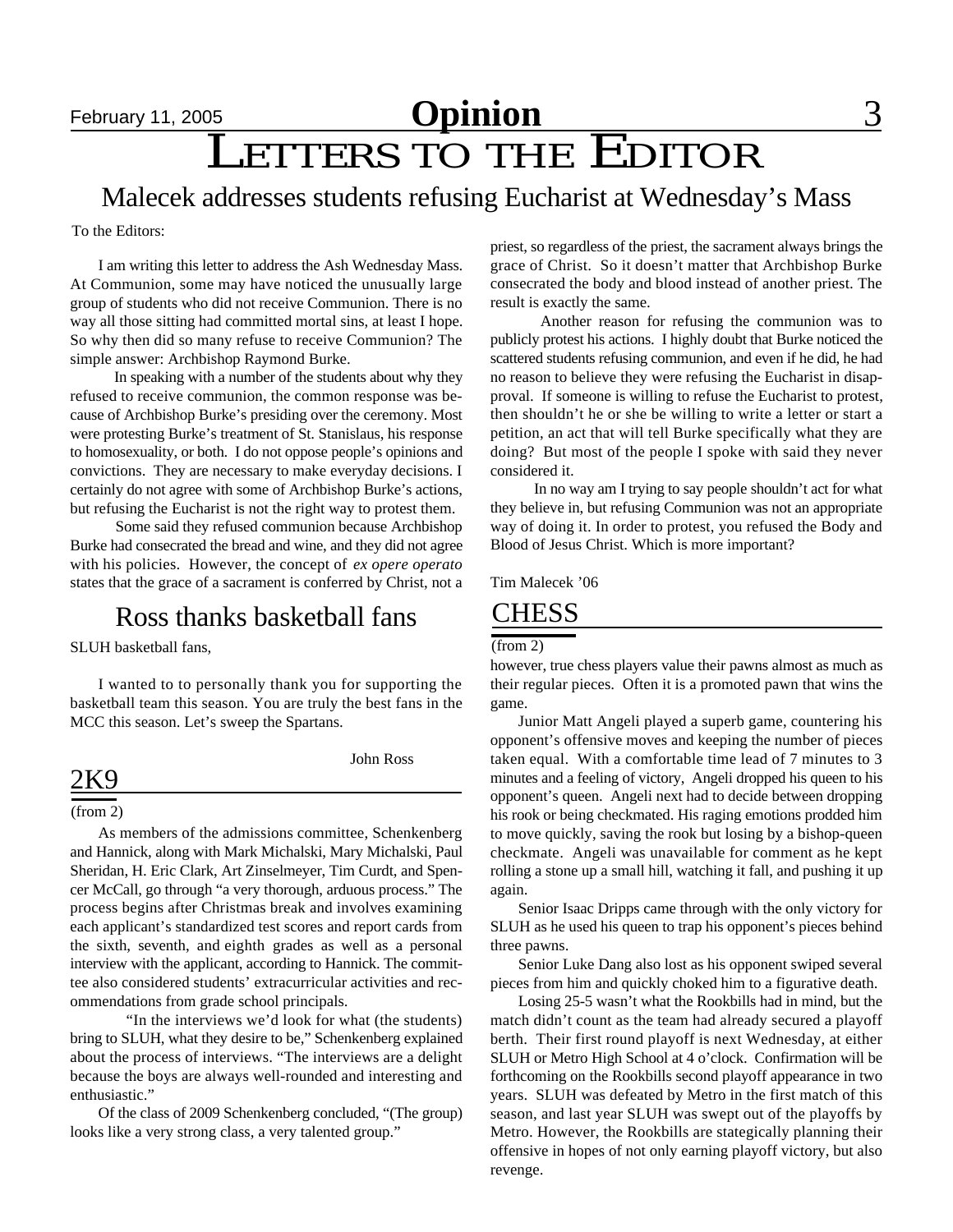## 4 **News** February 11, 2005 Murals may soon brighten rec room walls him, "This would be a perfect place for

### **Dan Everson Reporter**

A group of St. Louis U. High students group of St. Louis U. High students discuss the possibility of painting murals on the bland walls. Headed by English teacher Sean O'Neil, the group brainstormed and came up with some creative ideas to decorate the popular hangout spot. Many students have expressed interest in painting murals, but it is unclear how many will actually help out with the project.

O'Neil's goal is that, eventually, almost every surface in the room will be covered with artwork. "Ceilings, walls, pipes, columns ... all the white space," O'Neil speculated. "Everything is a potential canvas." One suggestion even involved painting scenes within the I-beams that support the Rec Room ceiling.

O'Neil plans to have students start penciling designs on surfaces once a few ideas have been submitted. However, painting isn't planned for weeks into the future. "We wouldn't actually paint until a weekend or (over) spring break," O'Neil stated. But paint is not necessarily the only medium to be used. "I'm open to suggestions," said O'Neil.

Asked why he wanted to start up a group to improve the rec room atmosphere through art, O'Neil commented, "I'm down here every day (and the walls) are such a sterile, ugly yellow-white."

O'Neil mentioned that his first idea was to put up posters, until it occurred to

# McCarthy receives BSA St. George

#### **Sean Powers Core Staff**

**H** istory Teacher Tom McCarthy, an adult leader in the Boy<br>Scouts of America, received the St. George award, the I istory Teacher Tom McCarthy, an adult leader in the Boy highest possible award given to an adult by the National Catholic Committee on Scouting. He received the highly-coveted award from Bishop Robert Hermann this past Sunday afternoon at the New Cathedral, full of scouts for "Scout Sunday."

How coveted is the St. George award? Out of the thousands of Catholic adult volunteers in the scouting program, four adults received the honor this year. The St. George award, according to McCarthy, "is a national award presented to an adult (in scouting), the highest award a scouter can receive in the Catholic Church."

McCarthy continued, "It's for serving scouts in the Catholic units and for serving as a leader in the Catholic Church." The award focuses not only on an adult's commitment to youth in the scouting program, but just as importantly to his surrounding Catholic community.

"I think a large part of (receiving the award) is being commited to teaching at a Catholic school and serving Catholic students here," said McCarthy.

McCarthy, a member of St. Justin Parish in Sunset Hills, has served both the scouting program and the Church throughout his life. In his parish, McCarthy currently serves as Eucharistic minister, coach of his children's sports teams, and with any other help his parish asks of him.

McCarthy has served on summer camp staff for 14 summers and Junior Leader Training Camp staff for more than 20 sum

**see MCCARTHY, 14**

## Band ventures to award Rockhurst for concert

in the rec room after school.

SLUH.

students ... to use their own neat, creative ideas ... using the weirdness of the struc-

One major theme currently being considered, "The SLUH-stine Chapel," would incorporate the eight columns east of the bookstore. According to O'Neil, each pillar would have "different panels to represent the different aspects of life at SLUH for example, fine arts or foreign language." The basement columns, which O'Neil describes as "holding everything up," would have a deeper meaning, unique to

Anyone interested in helping out should see O'Neil in the English office or

tures (to their benefit)."

### **Sean Kickham Reporter**

St. Louis U. High's symphonic band, led by band director<br>Bryan Mueller, traveled to Rockhurst Jesuit High School in Bryan Mueller, traveled to Rockhurst Jesuit High School in Kansas City for a special performance last Friday, Feb. 4. The group left SLUH at 7:00 a.m. and arrived at Rockhurst around 12:30 p.m.

The symphonic band, which consists of instruments including the flute, clarinet, and saxophone, is "like a marching band ... with no rhythm section," according to Mueller. The concert began at 1:15. About one third of the Rockhurst student body voluntarily attended the spectacle of songs, including three pieces that were heard at SLUH's Christmas concert.

Overall, "We did a pretty good job," said Mueller. Sophomore John Hussung, who plays the baritone, a small tuba-like instrument, agreed: "I think (the Rockhurst students) had a pretty good time ... they valued us there."

After the concert, the group enjoyed a tour of the newly-built Rockhurst campus. "It was really nice," said Hussung. The band ate pizza and socialized with members of Rockhurst's band.

One of the band's favorite places was Gates Famous KC BBQ, located near the school. Also, violinist Ray Kreienkamp "really liked the Jazz Museum." There they enjoyed a "local, very talented jazz group."

The band left Kansas City at 7:15 p.m. and arrived home around midnight. The only problems were "getting the automatic hand washers to work at the first rest stop and one guy getting a fat lip from goofing around," chuckled Mueller.

Rockhurst's jazz band will be coming to St. Louis U. High March 10 and 11.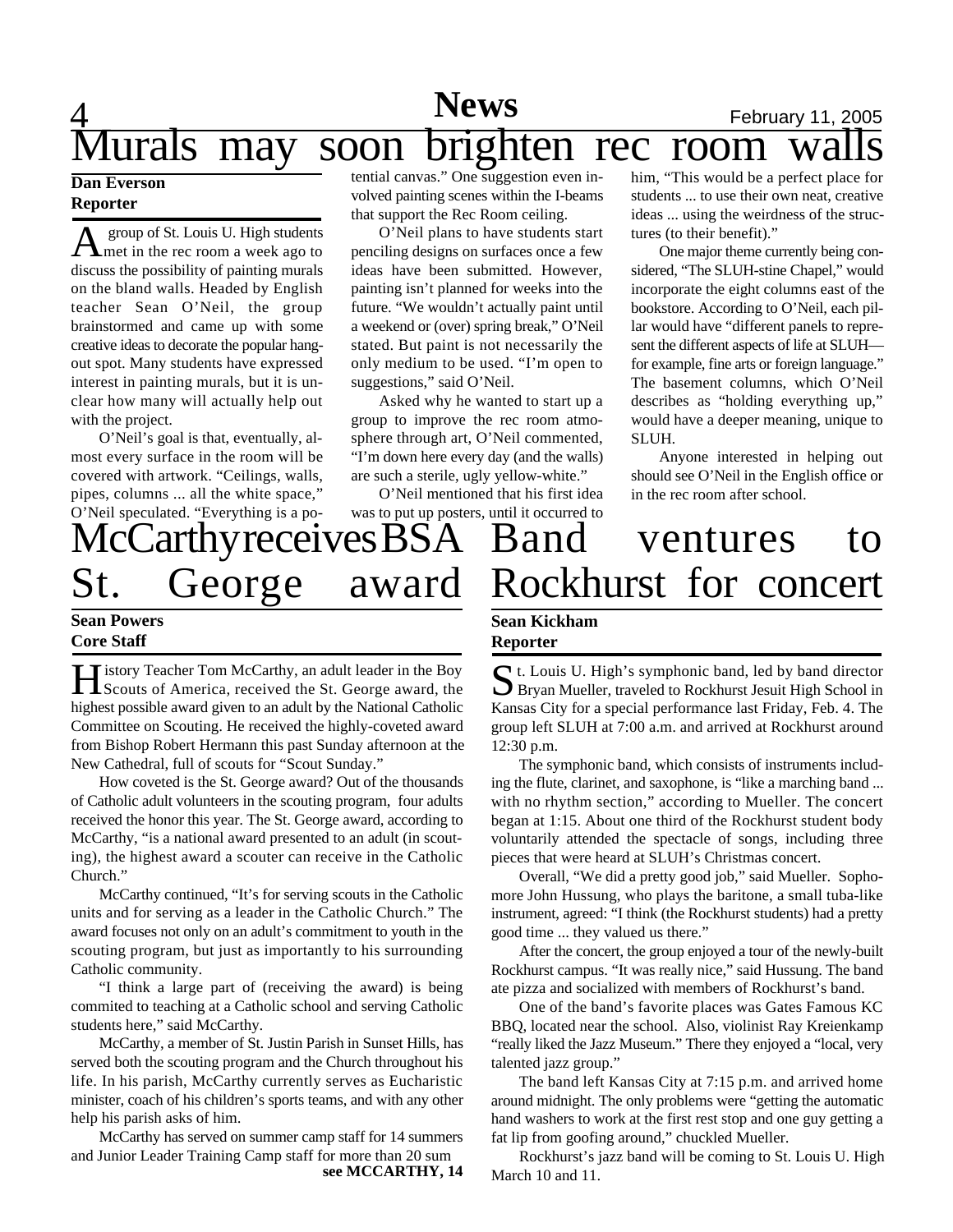## February 11, 2005 **Sports** 5 Mixtapebills pay CBC back, 76-63 **Sports** *Goettelmann sets 3-point record in win over P. South*

### **Henry Samson Reporter**

There was something in the air last<br>Friday night in the gym of St. Louis here was something in the air last University High School. Scholars would say it was the sweet smell of rivalry revenge. Parents would say it was a sonic boom. Players would call it go-time.

"Either way, the crowd was awesome," remarked senior Dan Henry, on the multitudes of Jr. Billiken fanatics that lined the bleachers for the game against CBC.

There was an extra special buzz pulsing with the added excitement of Senior Night, a dedication to the hard work of SLUH's four seniors throughout their high school careers.

All these ingredients alone would boil a great basketball stew, but the fact that CBC, who had been on a hot streak, tested the Jr. Billikens right from the start brought the game to a higher level. "It was the best game we've played this season by far," senior Dave Goettelmann said of SLUH's sweet 76-63 victory.

CBC jumped out to a quick 8-0 lead in the first two minutes of the game, much to the dismay of the hyped-up crowd. But reenergized after a time out, SLUH rallied

back on the shoulders of the four seniors and capped off a 20-5 run with a three pointer from senior John Warner at the

first quarter buzzer to put them on top 20- 13. It was especially fitting that SLUH would be carried by these seniors on their special night in front of a wild home crowd.

Play evened out in the second quarter, mainly due to some miscommunication on offense, but the Jr. Billikens held the Cadets at bay. Smart, technical play was SLUH's strength. Before the half was over, CBC's two premier players were on the bench with three fouls each.

At one point it seemed as if CBC would mount a comeback, but a quick steal at half court and the resulting twohanded tomahawk jam by Warner quenched any fire in the Cadets arsenal for the half. The dust settled with SLUH

ahead, 36-30.

OTO BY KYLE KLOSTER

The back and forth play that ensued in the third quarter was maddening. Every

**Senior John Warner attempts to block a Parkway South lay-up last Wednesday as junior Pete Cooney (12) looks on.**

time SLUH dropped a bucket, CBC marched back down the court and scored themselves. CBC closed the gap to 5 points late in the third quarter, but no one was expecting what Goettelmann had in mind. SLUH began to pull away in the last ten minutes of the game as Goettelmann went nuts from downtown. He proceeded to dump five bombs from long distance to put a knife in the heart of any comeback hopes.

It was almost as if

**see SLIPNSLIDE, 9** Goettelmann was in a completely different world. After making his fifth trey of the half (which, by the way, he did with a hand in his face from about 26 feet out), he and the rest of the seniors were marshaled off the court amidst a standing ovation. At

Hydrobills accomplish MCC three-peat

### **Kevin O'Neill Reporter**

The St. Louis U. High swimming and<br>diving team won its third consecuhe St. Louis U. High swimming and tive Metro Catholic Conference championship last weekend. The conference victory can be attributed to the Speedobills' unique combination of talent and depth. The Speedobills finished with a total 409 points, while Chaminade and CBC, the two next-closest finishers, netted 352 and 245 points, respectively.

Seniors Adam Trafton and Tim Heafner and junior Wes Going played major roles in the conference victory. Heafner finished first in the 50 yard freestyle with a time of 22.12 and

also won the  $100$ -yard freestyle with a time of 49.22. Trafton won the 200-yard freestyle event, and Going captured first in the 100- yard backstroke. In addition to these victories in individual events, the Speedobills won both the 200-yard medley relay and the 400-yard freestyle relay. The Jr. Bills took first in half of the 12 events.

Along with these strong performances, the excellent depth of U. High swimming talent made winning the conference possible. Many Speedobills were able to drop time, move up places in their heat, and capture valuable points.

"Everyone swam a good meet," senior Matt Odenwald said. "A lot of people stepped up and contributed towards the

victory."

Freshman Kip Tandler was one of those swimmers who stepped up. In his last possible chance, he qualified for state in the 500-yard freestyle. Junior Matt Ampleman also qualified in the 200-yard individual medley. With the addition of these two swimmers, the Speedobills' state squad now consists of 11 total swimmers.

Coming off their conference victory, the Speedobills hope to keep their momentum heading into the state meet. The preliminary round of the state meet takes place today, and the meet concludes with the finals tomorrow. Come out to the St. Peter's Rec-Plex to support the Speedobills.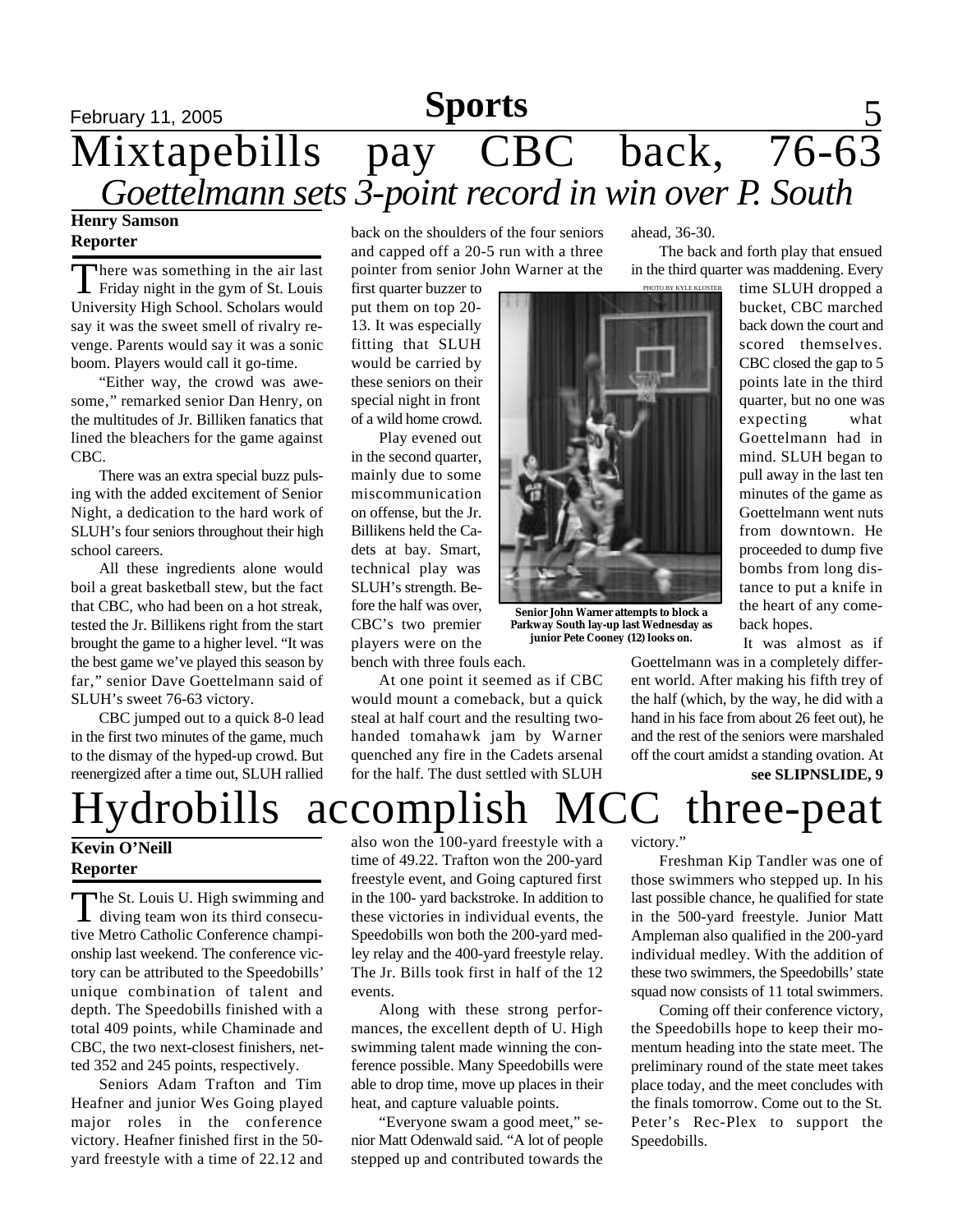## **Sports**

## **6 News CONFIDENTIAL SPOPTS Exponent February 11, 2005** 'Rasslinbills gear up for sectionals *Team looks to send many wrestlers to State*

### **Jesse Zacher Reporter**

None of the St. Louis U. High wres-<br>tling squads saw competition this Tone of the St. Louis U. High wresweek, as the wrestling season is winding down. No Missouri varsity team wrestles in the two weeks before they compete in the two-day, sixteen-man bracket sectional tournament, which SLUH will compete in tonight and all day tomorrow at Hazelwood East.

This year marks the first that playoff wrestling will be conducted in this way. In past years, the playoffs have consisted of separate district tournaments of eightteam pools, followed a week later by a sectional tournament consisting of the top wrestlers from each district.

This new format will "give everyone a good chance," said head coach Tim Curdt. Ranking only the top four of sixteen wrestlers instead of eight as before will give those wrestlers not ranked in the top four a stronger opportunity to win early matches to advance in the tournament. Curdt stated, "I was first against the new format, but now I can't see why it wasn't used before … It has plenty of benefits."

Curdt feels slightly anxious over what to expect out of the wrestlers after a twoweek break from tournaments and dual meets. Said Curdt, "Come Friday, we will not have wrestled for two weeks, so I might ask myself 'Are we going to be flat?' or 'Will all our two weeks of preparation pay off?' and 'Are we healthy?' … I think our guys will do well, and this two weeks will

prove to have been productive."

The team finished the regular season strong, with a 7-3 dual meet record and strong performances in tournaments. Of the upcoming tournament, Curdt mused, "Any kid on the team can do well at this tournament. The only thing is, they can't really afford to have a bad day with this format, whereas you formerly could have a mediocre district tournament and do well at sectionals."

He also noted that people should anticipate seeing plenty of Jr. Bills performing well and advancing to the state tournament. Two wrestlers that plenty of people will be watching are senior David Caldwell (275 lbs.) and junior Eric Gass (189 lbs.), both being area top ten wrestlers in the area in their weight classes.

# CMbills tie DeSmet, enter playoffs No. 13

### **John Pecher Reporter**

The St. Louis University High School<br>Hockeybills finished their regular he St. Louis University High School season with two games last Friday and Saturday. These key games came against St. Charles West and DeSmet, and the Jr. Bills came away with positive results.

On Friday, the Icebills took on the St. Charles West Warriors at St. Peters RecPlex. A goal by the Warriors early in the first period put the Jr. Bills, who had difficulty scoring on the St. Charles West goalie, down 1-0 early.

However, a quick goal from senior Tom DiFranco tied the game at one, and was followed by another from sophomore Dan Steck. From then on, the Jr. Bills kept the momentum. Steck tallied two on the night, while classmate Chris Place scored three. Despite a late third period goal by the Warriors, SLUH held on to win by a score of 8-2.

Coming off of their third consecutive win, the Busiebills faced off against DeSmet last Saturday in the 31st annual Jesuit Cup. The momentum from the pre-

vious game did not seem to continue, however, as the Jr. Bills found themselves down 2-0 early in the first period and heavily outshot by the Spartans.

However, late in the first period, Steck was dragged down on a breakaway and was awarded a penalty shot. Steck rifled his shot over the shoulder of the DeSmet goalie, making the score 2-1 at the end of the first.

In a second period mostly dominated by DeSmet, SLUH managed two more goals on only four shots. The first came from senior Larry Howe and the second from Place. A solid performance by senior goalie John Pecher held the Spartans to a scoreless second period, which ended with SLUH up 3-2.

However, the Spartans soon battled back with an early third period goal to tie the game at three. Pecher held strong despite the barrage of shots, making one huge glove save on a cross ice pass through the crease. Shortly thereafter, DeSmet finally scored to regain the lead, 4-3.

Yet, the Icebills showed life in the last five minutes of the game. Senior Mike Tangaro and Place connected with junior Eddie Effinger, who sniped a shot past the

DeSmet goalie's outstretched glove to tie the game at four.

Despite the late efforts which followed, for the first time in 31 years the Jesuit Cup game ended in a tie, even though the Jr. Bills were outshot 44-9. Because DeSmet was defending the Cup, they were allowed to retain possession.

The Busiebills finished their season with a record of 6-10-3, good for fourth in the Metro Conference. They are seeded No. 13 in the playoffs, and will take on No. 20 Francis Howell Central. The first game will be at 9:45 p.m. Friday night at the St. Peter's Rec Plex, and the second at 7:45 p.m. Saturday night at the Affton Rink.

*The Mother-Son Mass begins at 9 a.m. this Sunday at the Shrine of St. Joseph. The brunch will take place at the Chase Park Plaza following the Mass.*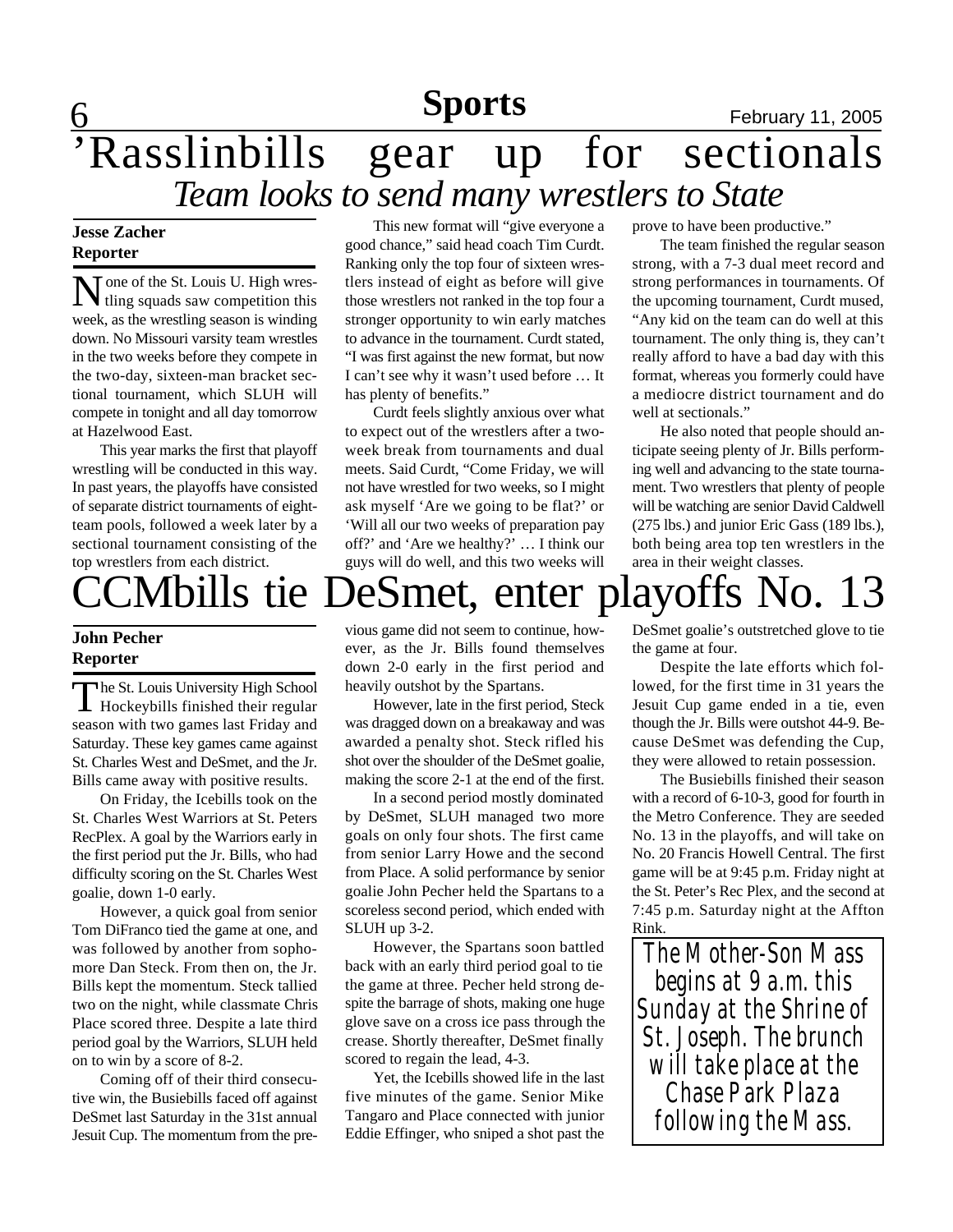## **February 11, 2005 V-Day Contest** 7 ouis U. High Valentine's Day Contest

**1.** Who, on his first date with his future wife, picked her up in his yellow 1973 yellow Pinto with chilled champagne in the backseat?

Haverford College with her soon-to-be fiance on the day that JFK was assassinated?

### *For some romantic entertainment for you Contest Instructions*

*and your special person, the* Prep News *presents 25 questions about SLUH faculty engagements, courtships, and romantic trysts. The top scorer will receive a giftcard to Blockbuster Video to purchase the love movie of their choice. Second place will receive movie passes for two, and third place will receive a copious amount of candy. All three will receive a pink laser-copied edition of this week's* Prep News *and their names scrolled across the school's TVs for no one to read. Last place will receive a copy of T.S. Eliot's "Love Song of J. Alfred Prufrock." Readers should submit their completed answer sheets to the* Sisyphus

**2.** How many SLUH faculty members are married to other SLUH faculty members?

**3.** Name at least two faculty members who met their wives while in the seminary.

**4.** How long have Eric Clark and Marla Maurer worked together?

**5.** Who was a "child bride" and married at 19?

*box relocated to the* Prep News *office.* **6.** Who met his wife through a bridge-playing friend?

**7.** Who got engaged in Paris?

**8.** Who went to a free dance lesson with his future wife and failed (in the eyes of his wife)?

**9.** Who met his wife in a college grammar class? (He received an A. She received an A+.)

**10.** Who met his wife while directing her in Edward Albee's *American Dream*?

**11.** Who met his wife at a Chaminade Basketball tournament? At the time, he was teaching her brother.

**12.** Who got locked overnight in the Botanical Garden with a lady friend the summer after his senior year of high school?

**13.** What two *PN* moderators got engaged over the same Christmas vacation?

**14.** Who proposed to his wife on the feast of St. Ignatius because they both taught at Jesuit schools?

**15.** Who was walking across the campus of

**16**. Who met his wife while working with her at a lab table dissecting a leopard frog?

**17.** What teacher found out on Valentine's Day that the school she was teaching at would be closing?

**18.** Who danced to the song "Bad Case of Lovin' You" by Robert

Palmer at her wedding reception in her parents' basement?

**19.** Who lost her antique wedding ring while playing pool volleyball in Boca Raton, Florida?

**20.** Whose original wedding ring is at the

bottom of the Mediterranean Sea in the south of France?

**21.** Who got married on February 15? The only advantage, he says, is that he can buy one less present each year.

**22.** For whose wedding did senior Alex Sciuto serve as altar boy?

**23.** What two female members of SLUH's faculty are presently engaged (not to each other)?

**24.** What faculty member was born on Valentine's Day?

**25.** Who proposed to his wife on the U. City balcony where they first decided to date? Coincidentally, English teacher Jim Raterman's daughter lived in the apartment below the balcony, and Raterman's granddaughter was born a day after this man's first daughter. For a third coincidence, Raterman and this man were born on the same day (different years).

**Tie-breaker:** How many years total have adminstrators Dr. Mary Schenkenberg, Eric Clark, Mark Michalski, and Art Zinselmeyer been married?

| Official Prep News V-Day Contest Answer Sheet                            |                        |
|--------------------------------------------------------------------------|------------------------|
|                                                                          | Homeroom: ____________ |
|                                                                          |                        |
|                                                                          |                        |
| $\begin{array}{c}\n3.\n\end{array}$                                      |                        |
| 4.                                                                       |                        |
|                                                                          |                        |
| $\begin{tabular}{c} 6. & \textcolor{red}{\textbf{---}} \\ \end{tabular}$ |                        |
|                                                                          |                        |
| 18.                                                                      |                        |
| $\frac{1}{1}$ 9.                                                         |                        |
|                                                                          |                        |
| 111.                                                                     |                        |
| $\frac{1}{12}$ .                                                         |                        |
|                                                                          |                        |
| ------------                                                             |                        |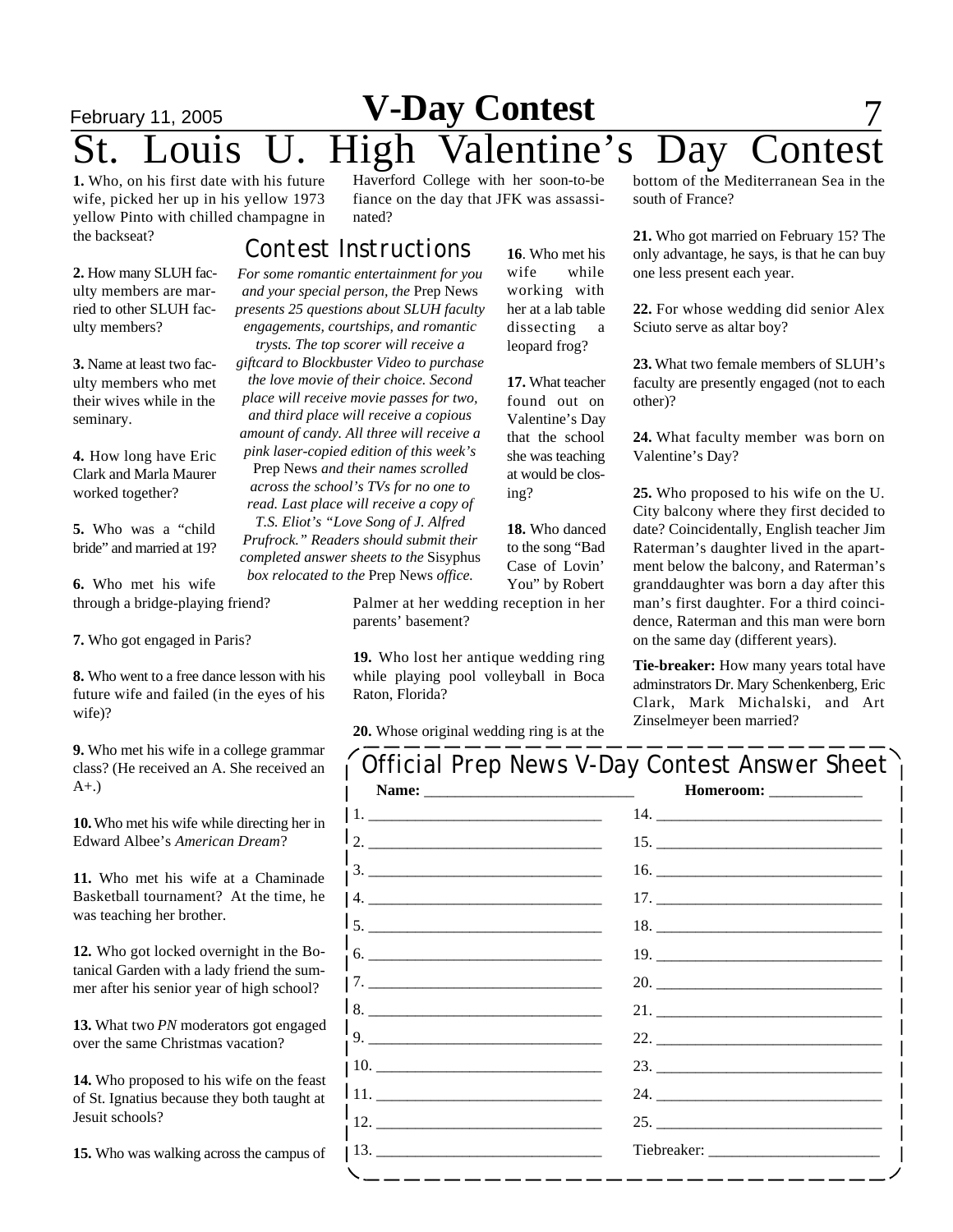## **8 News** February 11, 2005 LOTTA

### $(from 2)$

SLUH 40 spaces on their north lot, which will also be reserved for visitors and Cashbah volunteers and used only until Cashbah is finished.

The juniors' parking situation is not as clear-cut and well defined as the seniors' and sophomores'. The early-arriving juniors will be able to park on the current Berthold lot on a first-come, first-park basis before and after the lot is damaged by the excavation.

However, the overflow juniors will have to choose from a couple of other parking options. They may park on the south Science Center lot with the sophomores, on East Ave. bordering the south Science Center lot, or on a small gravel parking lot that will be installed in a few weeks.

"Our construction manager, Tarlton, has agreed to construct the temporary gravel lot as soon as possible, ideally sometime between March 7 and March 14, weather permitting," Zarrick said. This lot will hold approximately 70 cars and will be located between the large and small warehouses on the south side of **Berthold** 

Security in all of the new parking locations has also already been provided for. One guard will continue to stay inside the Berthold lot while another will stay just outside of the gate to the Berthold lot. The guard outside the gate will monitor the gravel lot and the Science Center Boulevard as well as give directions to cars looking for a place to park. One more guard will be added to keep watch over the south Science Center parking lot

and East Ave. from 6 a.m. to 8 p.m.

"Our thinking is that by 8 o'clock, most students should have their cars gone from the Science Center lot. If they were to stay past 8 p.m., we would ask them to move their cars up to one of the closer lots," said Zarrick.

To compensate for the distance between the south Science Center lot and the school building, "Fr. Sheridan has approved of a six-person golf cart, which

## Key Parking Points

1. Sophomores will be required to park on south Science Center Lot starting within the next couple of weeks (Date is pending).

2. Berthold lot excavation starts March 14.

3. Seniors will park in the marked-off area on the Berthold Lot with blue mirror tags.

4. Juniors will park on either the Berthold lot, gravel lot, south Science Center Lot, or East Avenue.

5. Visitors and Cashbah volunteers will park on the Berthold lot and on the 40 reserved spaces on the north Science Center lot.

6. SLUH will not have access to the south Science Center Lot on March 7 and March 29-April 1. Carpooling as well as parent drop-off/pick-up will be needed on these dates.

> (will be) used as a shuttle for moms and visitors or any handicapped person or somebody with an injury that needs to be transported up to campus," according to Zarrick. It will not be used to shuttle all of the students up from the Science Center lot to the school building because it only

seats six people, and would not be very time-efficient.

Because the shuttle will not be used for the student body, Zarrick said that the

> new parking pickle will necessitate a little planning on the students' part. They will need to arrive about five minutes early to make the walk from the Science Center South Lot up to school.

"On the bright side, this will lead to a more fit student body," Zarrick joked.

Once the students get used to their new parking assignments, things should run pretty smoothly. However, there are a couple of problem dates on which the Science Center needs their south parking lot.

The first date is Monday, March 7. The Berthold lot will still be intact then, so some cars will be able to squeeze onto that lot, but the gravel lot will most likely not be available yet.

The second date is the week after Easter, from March 29 to April 1, when the public schools are on spring break and the Science Center needs their lot because they will have a lot of visitors during that week. Zarrick said, "We'll have to plead with the SLUH community to carpool as much as possible and minimize driving because those are going to be difficult days."

Looking ahead, Zarrick foresees that "the inconvenience will last for about a year, including the spring, fall, and winter of 2005, and about half of the spring of 2006," before the new parking lot will be ready.

Finally, Zarrick said, "We cer-

tainly apologize for the inconvenience. It is part of the growing pains of this expansion program and we've really spent a significant amount of hours trying to accommodate our students and our guests to the school."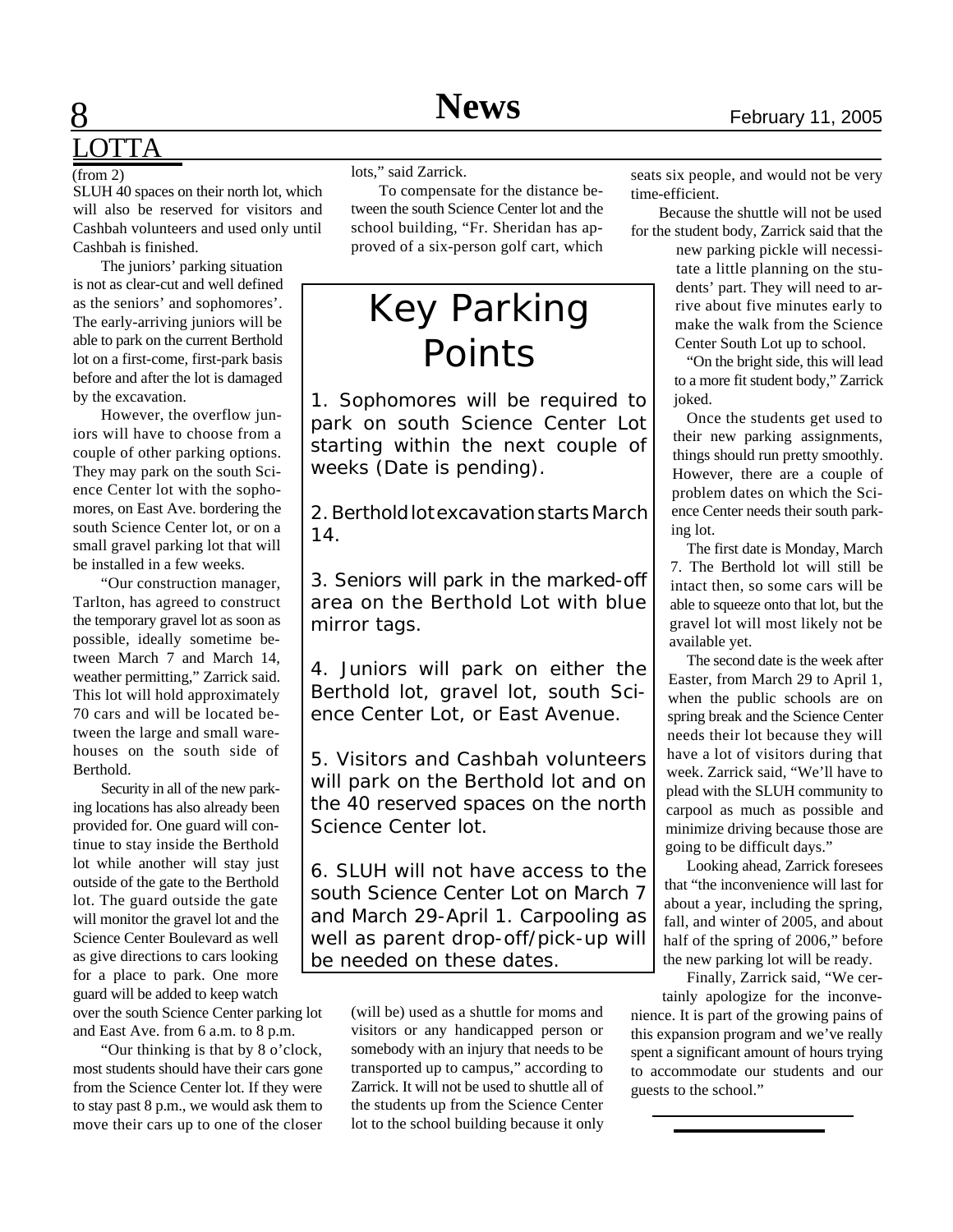# **February 11, 2005 Sports** 9 Riflebills place high at Murray State Invite

### **Joel Schmidt Reporter**

F or each of the past two weekends, the St. Louis U. High rifle team has met at SLUH at 6:30 a.m. on Saturday. The reason: to go to out-of-state rifle matches.

The last weekend of January, the Riflebills attended an invitational match at English teacher Chuck Hussung's alma mater, Murray State University in Murray, Kentucky. SLUH was one of a few select high schools to be invited to this match, composed mostly of college teams. The WaltherPPKbills participated in a sixtyshot smallbore .22 rifle match as well as a sixty-shot air rifle match. In both of the events, SLUH entered two teams of four.

 Senior Kevin Witbrodt, who plans on attending Murray State next year, did

### SLIPNSLIDE

last the Jr. Bills had found their revenge, toppling the Cadets 76-63.

Said Goettelmann about the game, "It really meant a lot to us that all the fans were there for us. We couldn't thank you guys enough. You were amazing!"

After an emotionally draining expe-

rience in the previous weekend's game, the Jr. Billikens freshened up and entered the hallowed streets of Winchester (yes, that's a combination of Ballwin and Manchester) to play the Parkway South Patriots. Although a much more subdued atmosphere awaited the Jr. Bills, excitement was in the air again, as unbeknownst to the crowd, a SLUH record would fall. SLUH would in fact rout the Patriots in an 87-59 victory.

The offensive barrage started early. Goettelmann picked up right where he had left off on Friday. The sharp shooter extraordinaire made four threes in a row in the first four minutes of play. The previous record for most threes in a game was six, held by Jason LaFlore (2003) and exceptionally well, placing 12th out of 89 shooters with a score of 578 out of 600 in smallbore. The rest of the team had a good day, and the varsity team, comprised of Witbrodt, senior Brian Nienhaus, junior Brian Carlin, and junior Joe Reinders, ended up finishing 12th out of 18 teams, beating all other high schools and several college-level rifle teams.

Then, last weekend, the Scopebills traveled to Quincy, Ill. to compete against the Quincy High School rifle team. The team was without Witbrodt, who was recovering from the flu and was also missing senior manager extraordinaire Matt Winkeler. Without Witbrodt, junior Pat Zelaya took the fourth spot on varsity.

After another early departure, the team arrived with plenty of time to set up all their gear and prepare for the match.

(from 5) Troy Lindbeck (2001) among others, and But until late in the third quarter, Goettelmann was almost there already.

> Parkway South hung tough in the first half, however, mainly in part to a staunch offense that made shots. But the first half belonged to the Jr. Billikens' three pointer.

Goettelmann added two more in the

second quarter, along with Henry and juniors Pete Cooney and Eric Hunt. SLUH definitely lived by the bomb as the first half ended with the Jr. Bills on top 40-33. Goettelmann, who was the game's leading scorer with 25



**Junior Pete Cooney shoots a jumper on Wednesday against Parkway South. SLUH won, 87-59.**

points, was standing on the threshold of the school's three point record at halftime, and with 7:03 remaining in the third quarter he got the roll he wanted, etching his name into the record books. He would later add another, finishing the night 8 of 15 from behind the arch.

The JV team, composed of sophomores Zach Brooks, Nathan Komorowski, Rob Perkins and Joel Schmidt, easily defeated the JV team of Quincy High by 206 points (2107 - 1910). Fellow sophomore Anthony Sigillito, the team's ninth member, did quite well as an individual competitor.

The varsity team, however, was unable to triumph over Quincy's varsity and fell by a score of 2159 - 2197. Disappointed by the loss, the SLUH team remains confident that they will defeat Quincy when they face them in a Midwest Sectional match in Highland, Ill. next weekend.

Rifle coach Will Bresnahan said, "Quincy is a hot team right now, but they'll have their hands full with our team at full strength next week."

Parkway South fought its way back to the Jr. Bills like a scrappy junkyard dog. This lasted until a technical foul gave the Jr. Bills four free throws and possession of the ball. After capitalizing on the fivepoint play, SLUH rested secure in the hands of junior forward Nick Riganti. Riganti, who arguably had the best game of the night with 18 tough points in the paint and 12 rebounds, controlled the low post when SLUH needed it most.

As a team, SLUH looked incredible. They shot 12 for 21 from three-point range, made 15 free throws, and controlled the boards the entire game.

"A game like this is a great steppingstone for districts. And it's nice that everyone gets a chance to play," assistant coach Brock Kesterson said. Flashing a grin, he quickly added, "But it's always nice to see a record fall."

SLUH is here to stay, folks. This kind of stellar play is just what SLUH needs in the upcoming district tournament, in which they are matched up against tough opponents Webster Groves and Kirkwood. But the season isn't over yet. DeSmet is eagerly awaiting the Jr. Billikens arrival tonight to the "palace on Ballas," as head coach John Ross would say. Game time is 7 p.m.; don't be late!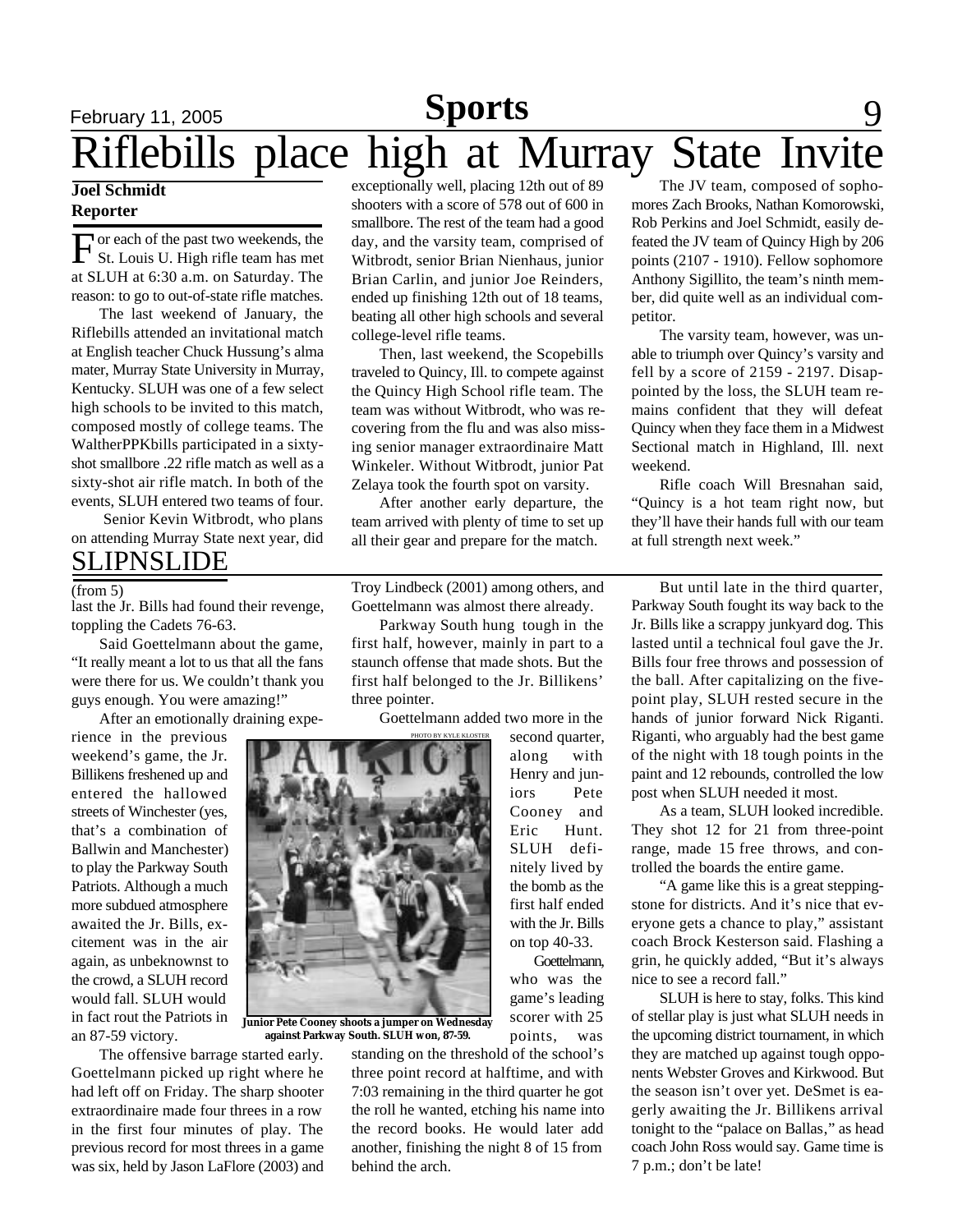# LAUGHLIN

#### (from 1)

faith, and a person who was in the tradition of Jesuit education," someone from within the Jesuit circles.

Chairman of the Board of Directors John Wunderlich explained the criteria, saying that it was "a list of values the committee agreed on from the start as values that we would want any candidate to possess."

"That was done very quietly because we had to announce that (Sheridan) was leaving," explained Digman.

SLUH's next step in the process was to form a Search Committee to recommend a candidate to the Board of Trustees for approval. Chaired by an ex-Chairman of the Board and including another ex-Chairman, Joseph Castellano, current Chairman Wunderlich, and eight others, the Search Committee sent a formal announcement to every Jesuit house in the United States.

Sheridan played what he calls a "background role" in the search for his successor.

In addition to the announcement, which went to Jesuit superiors and schools across the country, Sheridan spoke to the president of every Jesuit high school at the annual conference of presidents of Jesuit high schools. SLUH also went to the Jesuit Secondary Education Association (JSEA), "just to see if there was an interest" in the position, Sheridan said. Laughlin is the former National Chairman of the JSEA Principal's Association.

Although all past presidents of SLUH have been ordained Jesuits, SLUH's search included both lay and ordained candidates in the Jesuit circle.

Both Sheridan and Digman said that Laughlin's name came up very early in the search. "From the very beginning," explained Digman, "Laughlin's name kept coming up from very respected sources."

 Sheridan considered Laughlin "by far the most qualified, energized, and experienced" candidate the committee evaluated.

Laughlin was contacted about the

opening in October 2004, and visited with the chairman of the search committee after the initial contact. After a formal interview in December, Laughlin was interviewed once more last Saturday and was informed of the Board's decision that night.

"It was a thorough and very ordered process," Wunderlich said of Laughlin's selection.

Laughlin has extensive experience at multiple levels of Jesuit education. The son of a Creighton University graduate, Laughlin studied at Creighton for undergraduate and graduate degrees and has filled numerous positions from teacher, pastoral director, assistant principal, and dean of students at Creighton Prep before assuming his most recent postion as principal of Rockhurst, which he has held for five years. Laughlin will resign from that position at the end of the school year and prepare to take his new job in July.

Laughlin feels that his current job as principal has best prepared him to take up the presidency at SLUH. "I've had the experience of not only being a principal but being involved in a number of things our president's office has done," explained Laughlin. "I worked with presidents who were very collaborative, so I have a sense for the types of things that are needed."

In addition to experience in Jesuit teaching, Laughlin has also witnessed four transitions of presidents in his time in Jesuit high schools.

"There has always been an overlap" in the tenures of two presidents, Laughlin said, "and I think it's very wise."

This will be the case for SLUH, as Laughlin and Sheridan will both be president from July until Sheridan leaves in October.

"There is a momentum at SLUH that the whole community has been engaged in," Laughlin said, "and Sheridan ... will help educate me to make sure I understand that in some detail.

"There's an extended (SLUH) community in the city of St. Louis that (Sheridan) knows, and he will be able to introduce me to it," Laughlin said.

Finally, Laughlin hopes to work with and get to know the Board of Directors, students, and faculty before he assumes the presidency on his own.

Although Laughlin will be taking over the presidency months before Sheridan leaves, Sheridan has assured the SLUH community that his "full time is at St. Louis U. High."

As the first lay president of SLUH, Laughlin will be in the unique position of performing only the presidential and not the sacramental duties that his Jesuit predecessors have. As a result, Houlihan will assist Laughlin in his role of Assistant to the President for Mission and Identity.

Laughlin described the Jesuit mission as "starting with the spirituality of St. Ignatius. Jesuit education at its heart is helping (students) discover God's love for them (and using) ... their gifts to the service of the world.

"The role (of Jesuit education) is to identify gifts and help develop them," Laughlin said.

Neither administrators nor Laughlin are worried about a loss of Jesuit identity. "I don't worry about resistance," said Laughlin, who went on to say the question of resistance to change is "a healthy question."

Laughlin's presidency has been endorsed by the Jesuit Provincial as well. Jim Burshek, S.J., the treasurer of the Missouri province, said that "the provincial must be asked for his approval for any candidate" for the job of president. In a letter sent out to SLUH families on Wednesday, Provincial Timothy McMahon ('73) "enthusiastically endorsed Laughlin's ... selection."

Both Laughlin and Sheridan pointed out the Jesuits' tradition, especially in the last 20 years, of handing over administrative jobs to the laity. "I never saw that as a negative," said Sheridan. Laughlin echoed Sheridan's statement, saying that his position as a lay president is "not much of a surprise for people involved with Jesuits" and that it will "free a Jesuit to do the sacramental ministry for which he was ordained."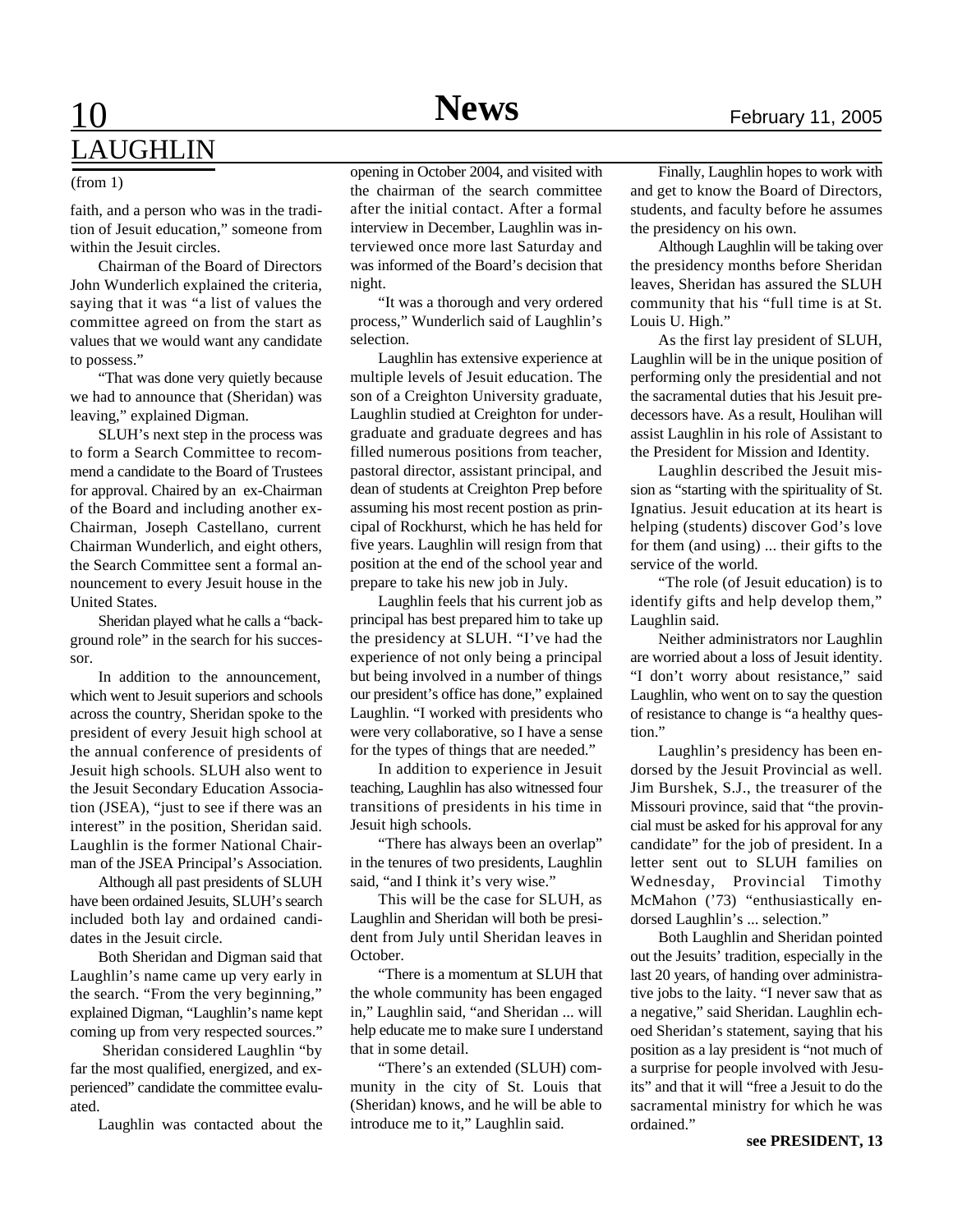## SAC

### (from 1)

various athletic events during the weekdays, (or) even on the weekends. Of course, homework does not just mean written homework, (but) some freshmen parents say that (their children) are doing five hours of homework."

Clark then opened the floor for discussion. Senior Tim Heafner commented, "I think a lot of it is getting used to (the SLUH schedule). The more you go through school, you realize not all of your homework has to be done (the night before). You can do some homework at activity period; you can do some homework during your free period. You find ways to get things in (the schedule) so you have more time to do everything else."

Other students agreed with Heafner, saying that completing homework depends on how one manages time and study habits. Senior Tim Lonergan said, "I've played a sport every season since freshman year, and even with a sport you always have time to get your homework done. You figure out what needs to be done, and do it. There's not an overwhelming amount (of homework)."

Senior Jimmy Chassaing then suggested that many freshmen do not have good enough study habits to complete homework efficiently. In grade school, most SLUH students did not have to develop thorough study habits to do well in school, so when they start SLUH they cannot deal with more difficult coursework. However, students agreed on the value of the freshman learning experience, and that they attended SLUH precisely for the academic difficulty.

"You need to learn to sacrifice some things. If you want to make straight A's and you want to go to all the sporting events and you want to be everywhere, you can't do both. You have to decide what is more important. ... All of life is going to be difficult. You are not going to be able to do everything you want," senior Dustin Sump said.

Sheila Simmons then questioned the given that freshmen will always encounter trouble during their first year at SLUH, wondering what can be done to prepare them for the workload. "Saying that they have three and a half hours of homework, is that homework where you can watch TV?" she asked. "It's not that there isn't a lot of homework, but how can we prepare the incoming freshmen so that we don't have at the end of the first month a stressedout freshman that just feels like they can't go any further?"

Clark added, "When (freshmen) get to SLUH, they come in here running and they are going to run right into a brick wall. Some of them are going to go straight through that brick wall. Some of them are going to hit that brick wall, fall down, and climb over it. Some of them are going to hit that brick wall and struggle to climb over it. ... Some way, somehow, we need to help that transition".

Some students pointed out that they went over basic study skills in classes such as history or teacher Matt Sciuto's theology class. Principal Mary Schenkenberg added that counselors went over different learning styles and personality types with freshmen to find what kind of study environment would suit them best.

In addition, senior Jack Horgan said that, as a senior advisor, many of the problems his advisees had with studying stemmed from trying to do homework while watching TV, listening to the radio, or chatting with friends on the internet.

Many parents offered techniques that they found helped their children. Leslie Hendricks said that keeping an e-mail correspondence with her son's teachers about his schoolwork allowed her to help him study. Mrs. Jennifer Fisher thought that since some parents already seek resources outside of school to help their sons, a program at SLUH which helped students specifically with study skills would prevent much of the stress and pressure in SLUH's competitive environment. She felt that a summer class which focused on both study skills and class material would help incoming freshmen ease into SLUH.

However, students generally felt that study skills are so individual that they

cannot be taught like an academic discipline. Senior Pat Felling said, "I don't think that (study habits) are something that other people can help you with. I don't think you can be told how to study or how to work on something, so you can understand it. It's something you have to work a lot on on your own, because you are the person who knows yourself best."

Heafner added, "Everyone has to realize their own study skills, and when you hit that wall, that is when you do realize (your own study habits). Pushing that hard freshman year, you hit that wall and that forces you to study and it forces you to find out what you need to get done."

Study skills aside, James Junker brought up SLUH's prestige and that whatever the result, as long as students have tried their best, they should feel pride in their accomplishment. "GPA is not everything, and parents need to realize that too. They need to focus on their sons. How much have (the students) been working and how much have they given? That is what really is important," Junker said.

Clark then moved the discussion into an exchange about self esteem issues at SLUH. He said, "I felt that SLUH was harder than college. Hitting that wall is okay, but the unfortunate part is that (there are) young men who do not make it over that wall, when they hit that wall and they don't get through it. They get burnt out on studying and they can't do any cocurriculars, because they are doing the best they can to get the grades they are getting."

Clark commented that many freshmen feel uneasy when they enter SLUH because their class size at SLUH is so much bigger than that of their grade schools. Students do not know how they stand in relation to their peers, so in trying to find where they fit in, freshmen sometimes marginalize those they can in an effort to avoid finding themselves on the bottom.

Felling said, "Freshmen come in with the misconception that (popularity) is (an issue), and they want to see if they can get **see SACING, 13**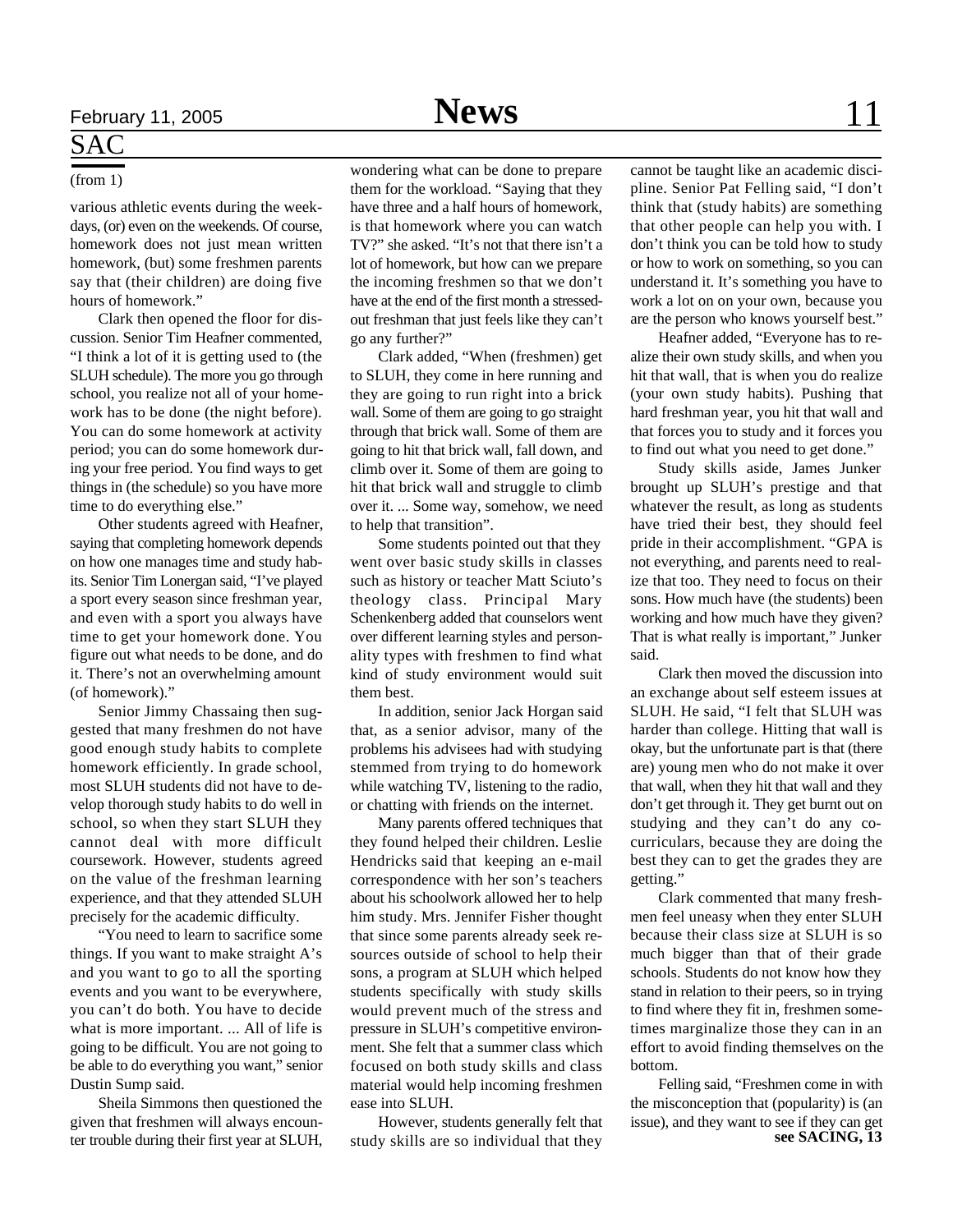## **12 News** February 11, 2005 BURKE

### (from 1)

Burke's homily reflected this message. He stressed that, like any passion from sports to theater, the spiritual life requires hard work and discipline. "If training and discipline is important to us in our human endeavors of any kind, and surely they are, it is even more important to us in our spiritual life, our life in Christ, our following of Christ as his disciples," Burke said in his homily.

Burke did not just emphasize the need for discipline, he also provided Jesus's forty days in the desert as a model for Lent's forty days. "(Lent is) a time not for showing off your beliefs, but a time ... to deepen our knowledge and love of Christ." He stressed that prayer, the Sacrament of Reconciliation, fasting, and alms giving are key actions in this training.

If Lent is a time for personal training, then that training is to meet the "difficult challenge of everyday Christian living," as Burke said, quoting Pope John Paul II. In his homily Burke said that Lent needs to be a time "to take a look at the use of material goods in our lives. ... We are not to show an attachment to material things that instead of serving us, we are their slaves."

When confronted with everyday living, Burke hoped that SLUH students and all adolescents would choose a Christian path for two reasons. First, he described how society leaves people with a sense of emptiness. "I think most of the young people who are giving themselves completely to a hedonistic approach are not happy," Burke said in the interview.

His second reason was the joy that Lent could bring. "You'll discover something really deep within yourself that brings you joy and peace that you don't have," Burke said.

Much preparation went into the Mass and Burke's visit. On Monday, two days before Mass, during homeroom, pastoral director Tim Chik announced the visit to the school. While some believed the announcement's main purpose was to warn possible protestors, Director of Liturgy Matt Stewart said, "The announcement

was to announce the celebrant."

Rumors abounded for a protest of the Mass, none of which, obviously, occurred. The Monday announcement sparked much discussion within the school, with many students expressing concern regarding Burke's actions regarding St. Stanislaus Kostka Church and disagreeing with Burke's pastoral letter which put homosexual marriage on a level with abortion and euthanasia as non-negotiable views when voting. Some students wore small pins showing black letters spelling "ODIE" against a rainbow background while others chose not to receive communion. ODIE is an acronym for "objectively disordered, intrinsically evil." The Catholic Church teaches that homosexuality is objectively disordered and believes that homosexual acts are intrinsically evil.

As for some students' plans for protest, Burke said after the Mass that he felt that the Mass was not the ideal forum for protest, saying, "When we come to Mass, we come be to one with Christ, and to receive our Lord in Holy Communion." Burke believed that young people should voice their reservations and problems with Church teaching and actions and search out knowledgeable sources to help them come to the truth.

As for St. Stanislaus and homosexuality, Burke said that as head of the St. Louis archdiocese, he has the obligation to instruct and lead Catholics in St. Louis. "It would be a lot easier for me simply to let everything go. I wasn't sent here to just let everything go. I was sent here to shepherd a flock," he said in the interview.

In both complaints, Burke believed he acted in full accord with the gospels and universal Church. "With something as serious as elections, I have to instruct the faithful about what they need to consider in voting. I never once told anyone to vote for this candidate or that candidate, and I won't. But I did provide for them in a very carefully articulated pastoral letter what they needed to consider, the various important questions," Burke said.

Regarding St. Stanislaus Kostka,

Burke said that having a lay board overseeing the entire parish, including the priest, was not compatible with the gospels or church doctrine. "It's not a question of power, it's a question of doing what Christ does and making sure Christ, as the shepherd in that community, can act in the way that he needs to through his priest," Burke said.

According to Stewart, student participation impressed Burke. Burke was especially impressed with the musicians and singers, both students and choir. "(The students) were singing and responding," Stewart said. Overall, both Stewart and Chik were pleased with how the morning

## un folked. "FAVORITE LOVE SONG" CREDITS **N=**<br>"FAV *St.* Louis'<br> **P**<sup>*P*</sup> only weekly high school *ews*

Volume LXIX, Issue 20 **Editor in Chief:** Greg "'All I Want Is You' by Whitney Houston" Fox **Sports Editor:** Tim "'Crash' by Dave Matthews Band" Huether **Features/Photography Editor:** Alex "'Cecilia' by Paul Simon" Sciuto **Core Staff:** Sean "'Maggie Mae' by Rod Stewart" Powers, Seth "'I Want You' by Bob Dylan" Clampett, Timo "'Eyes on Me' by Faye Wong" Kim, Kyle "'All You Need Is Love' by The Beatles" Kloster, Brian "'You've Lost That Lov-

ing Feeling' by The Righteous Brothers" Krebs, Andrew "'It Had To Be You' by Frank Sinatra" Mueth

**Advisors:** Mr. Frank "'Rene and Georgette Magritte With Their Dog After the War' by Paul Simon" Kovarik, Mr. Sean "'Love Me Tender' by Elvis Presley" O' Neil

**Moderator:** Mr. Steve " 'Julia' by The Beatles" Missey

**Computer Consultants:** Jon "'Radar Love' by Golden Earring" Dickmann, Tim "'Mr. Roboto' by Styx" Rittenhouse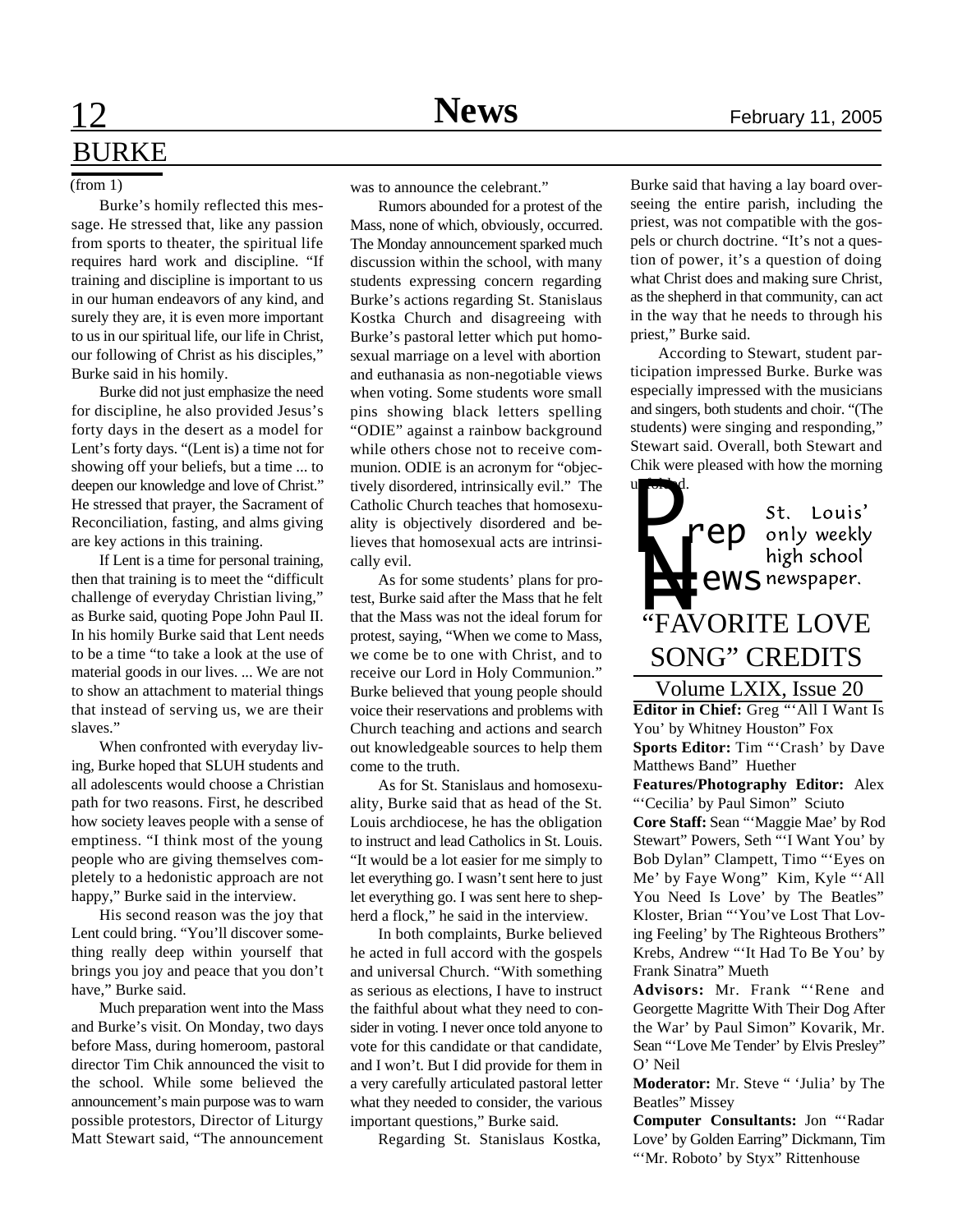## February 11, 2005 **News** 13

## SACING

### (from 11)

in with the "in" crowd. ... You do have to find your niche, (but) if you are feeling pressured to do something you are uncomfortable with, that might not be the right goup of friends."

Sump added that by senior year, while popularity is not an issue, there are still cliques, and that some students feel isolated because they switch between the various cliques each year.

Senior Joe Eggleston said that freshmen need to get involved in what they really like, and not do what the cool or popular people like, because then you know that the people in the same activites share an enthusiasm for that interest.

Senior Jim Krings said, "To a degree, there is not a lot you can do. When you go into a whole new environment, you have to find people, and the first year is just going to be hard like that. I think a way you really get to know people are the clubs, the sports teams, and I think we need to get people more involved with that. We have got to be careful that nobody slips through the cracks."

Other students suggested that the pressure was not so much a peer pressure but an inner pressure and desire to fit in perfectly. However, these students also said that they still meet new friends even as they become upperclassmen.

However, Sump cautioned that students sometimes lose hope, saying, "People begin to decide that (meeting other classmates) is not worth it, and what happens then? For people in our age group, the third highest rate of death is caused by suicide. I don't think it is an issue here, but ... it tends to happen to people who can put it on the surface that they are perfectly happy, but inside, at some point, people just break down and are tired of trying."

Senior Alex Sciuto added, "Behind all this talk of peer pressure, immediately lurks drugs and alcohol. That is all unsupervised; we have no control over it. It seems to me that where these standards are set on what is acceptable and what is

unacceptable within a group outside of school is activity period, where you are relatively unsupervised. You are in the no-man's-land between (where) there are teachers around, but they aren't really paying attention to you. Is activity period going to be used as a time to waste and slack off or is it a time to be used constructively to get homework done and to attend clubs?"

Teacher Brock Kesterson said,"I think the school provides plenty of opportunities for you guys to get involved (in clubs, intramurls, and activities). You have to make your classmates accountable. You guys really need to step up."

Clark reiterated that "the ball is in (the students') court," and then ended the meeting promptly at 8:30.

### PRESIDENT

### $(from 10)$

Houlihan's role will be to chair the Ignatian Identity Committee, which Sheridan says "needed to be re-energized." Houlihan, who was not available for comment after school Thursday, will take up his position immediately.

Sheridan said that, even if the next president had been a Jesuit, Houlihan's position would have been created anyway. The position was created when the Board amended SLUH's by-laws in January. The letter sent to families said that Houlihan will assist Laughlin in "maintaining the distinctly Jesuit nature of the school."

Although the position has already been created, Digman assured that Laughlin has a great command of the Jesuit mission, saying "the Jesuit paradigm is something he lives in his daily life ... he is a man of high integrity."



**Because of Psyche's great beauty, Venus grew jealous of the mortal and sent her son Cupid to make no man love her. Cupid accomplished his task but fell in love with her. Because no man would love her, Cupid took her to his palace, where they made love every night, but she was never allowed to know his true identity. This statue of the myth sits on Latin teacher MaryLee McConaghy's desk in M216.**